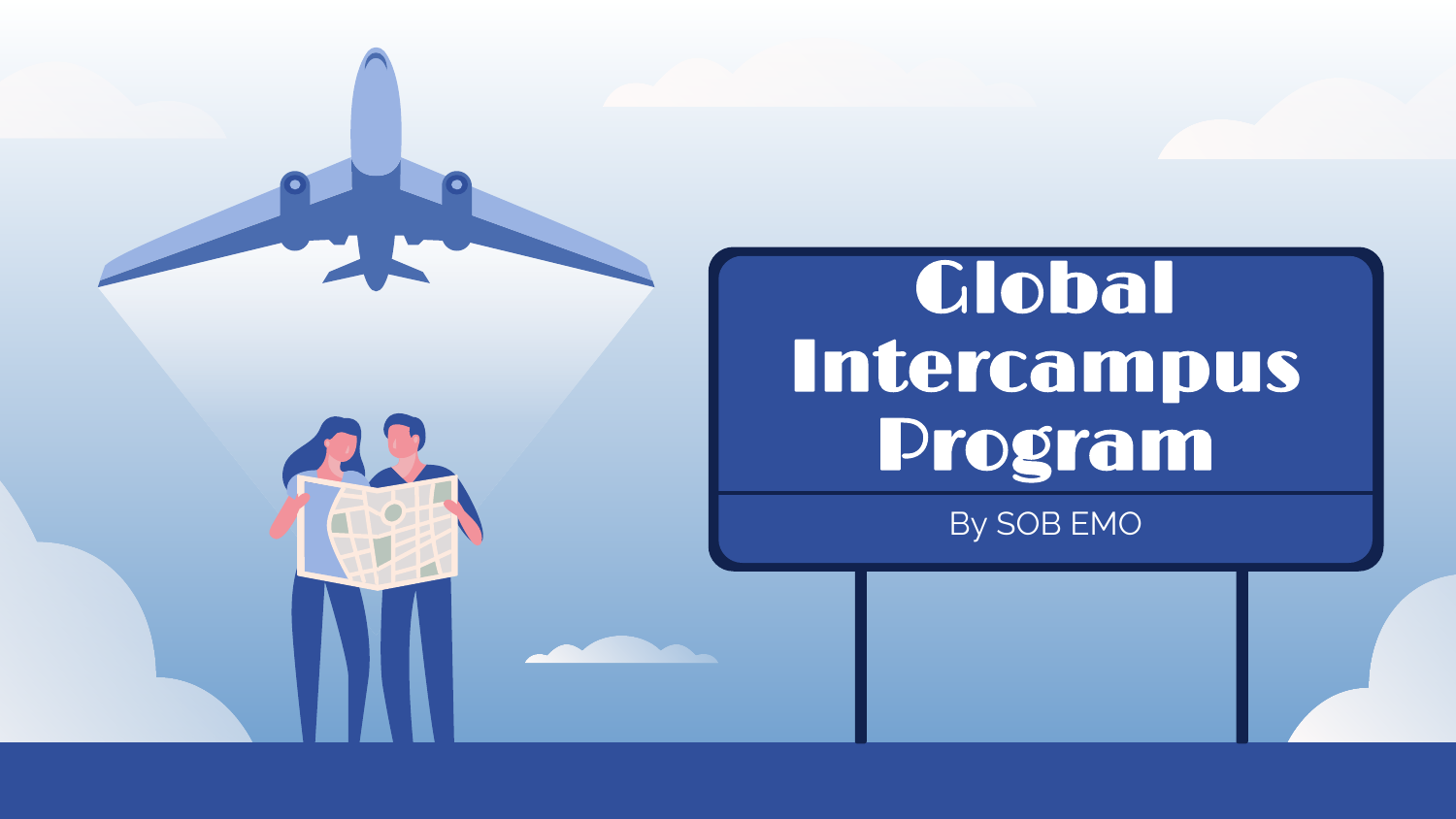# What is GIP?

 $\bm{\times}$ 

Exchange program to any of Monash Australia's campus of student's choice.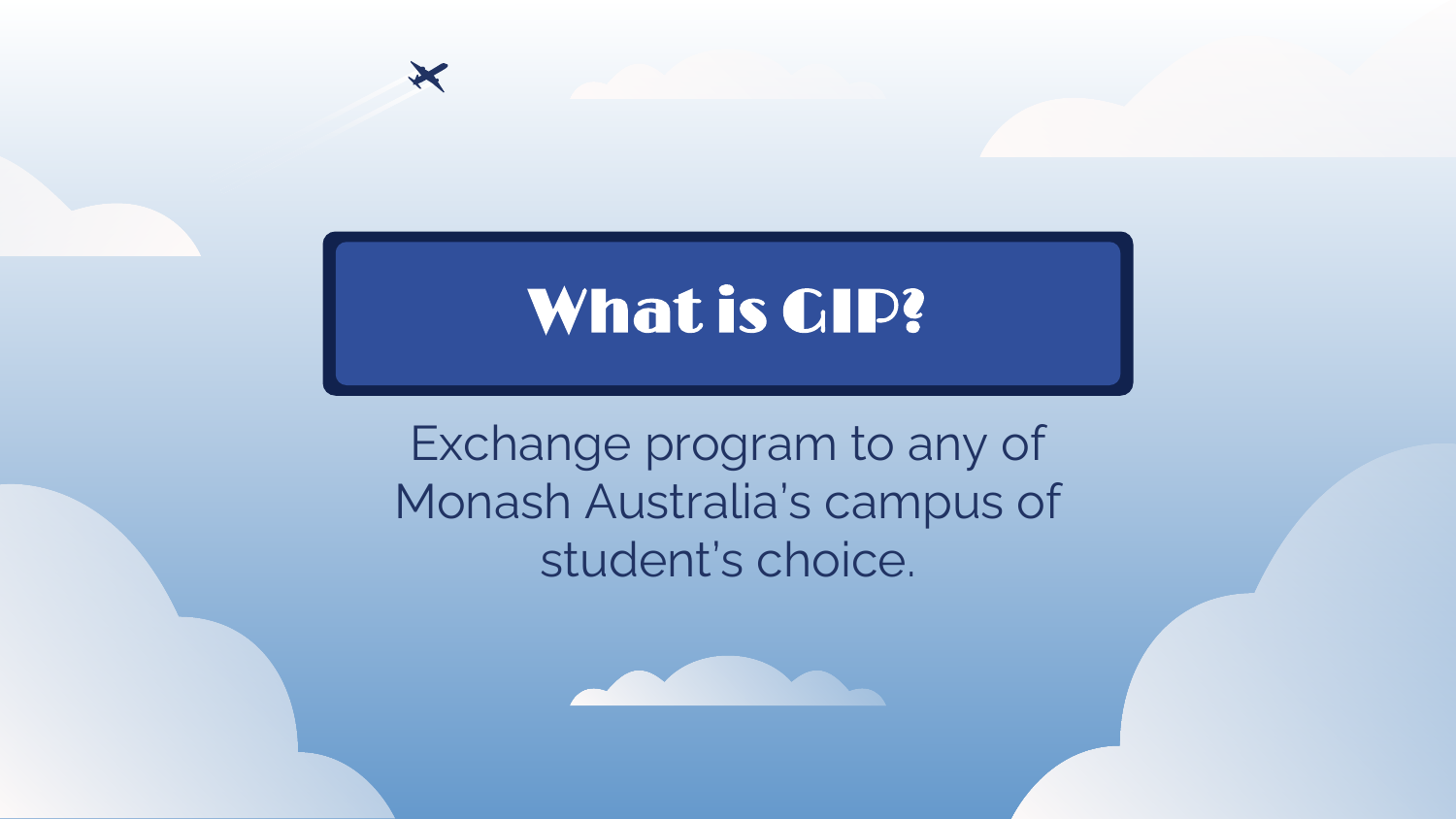# GIP Update for Sem 2, 2022

 $\boldsymbol{\times}$ 

Australian borders are open and Australian High Commission is accepting student visa applications. However, we are to consider the ongoing uncertainties and **bearing in mind that Australian lockdowns and 100% online classes remain a real possibility.**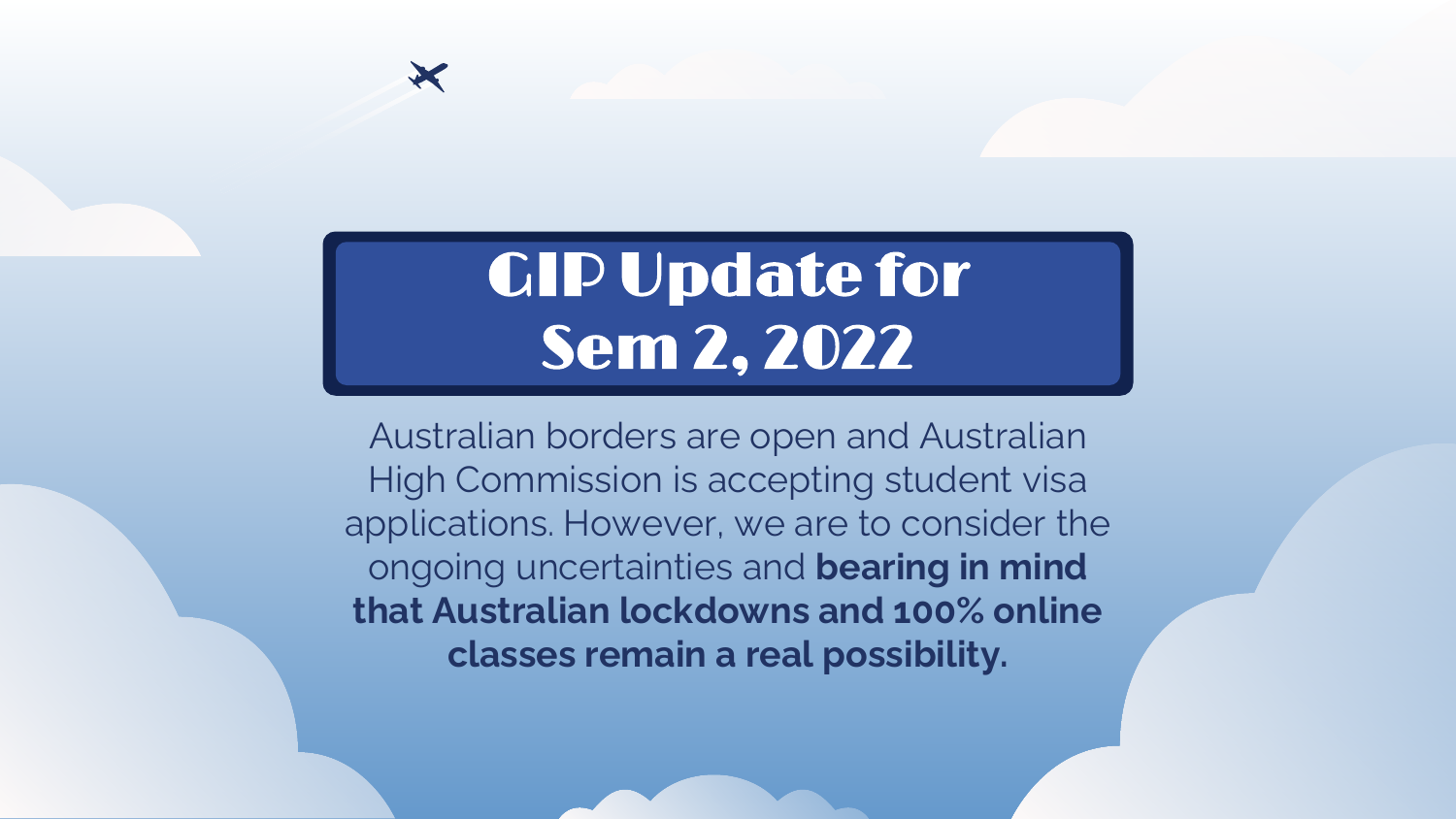# AM I ELIGIBLE?

To be eligible to participate in the Global Intercampus Program, you must have:

- **completed at least 18 credit points** of your course at Monash at the time of application
- achieved a minimum **Weighted Average Mark (WAM) of 60% at the time of application**
- an **active enrolment** in a Monash undergraduate or postgraduate coursework degree at any Monash campus
- selected units that will ensure you are **doing a full-time load** of on-campus units (18 or 24 credit points)

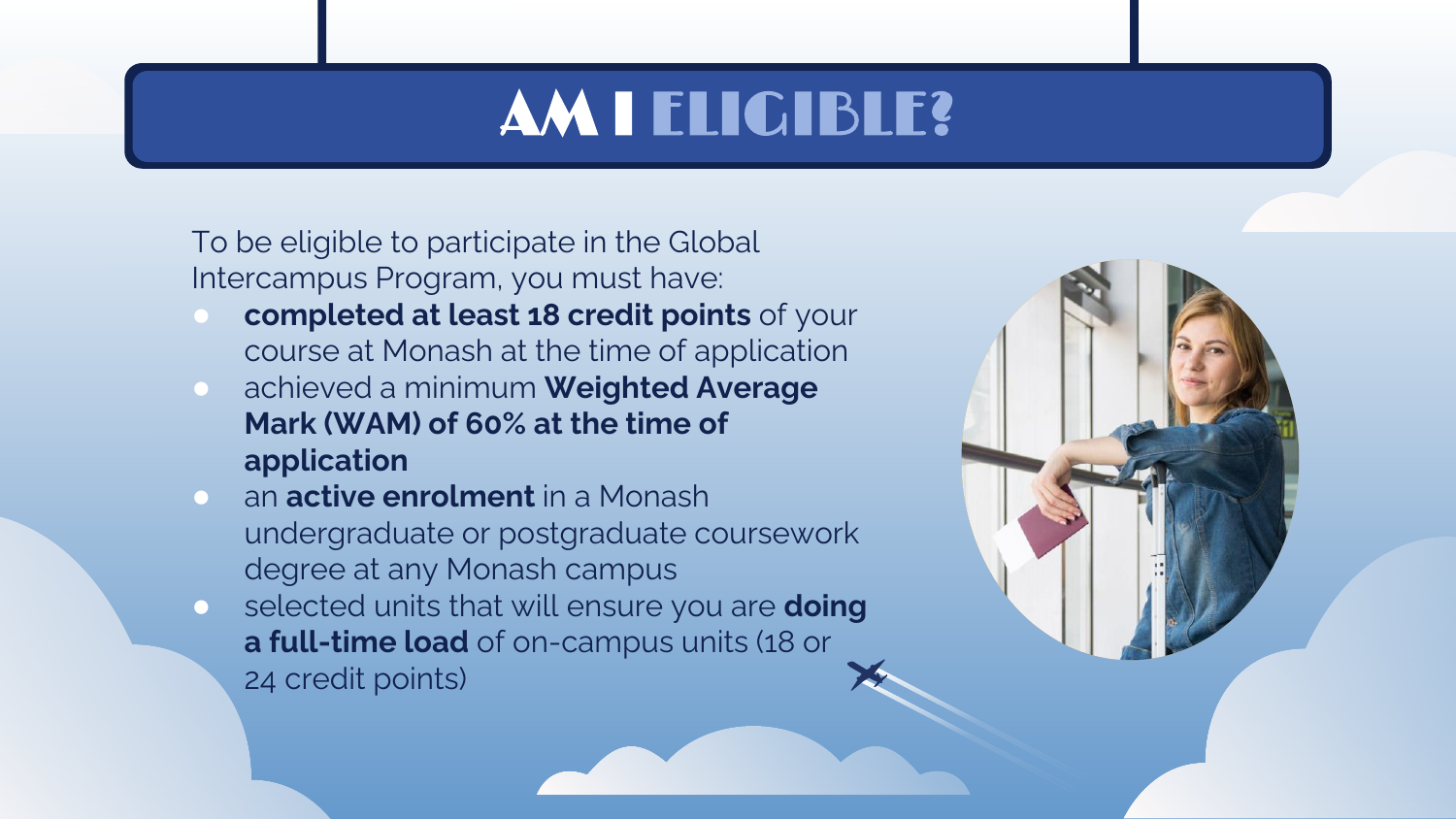## ADDITIONAL BUSINESS SCHOOL REQUIREMENTS



#### CAULFIELD CLAYTON

Achieved **minimum WAM 60%** and completed **Year 12 Mathematics**

**AJ** 

Achieved **minimum WAM 70%** and completed **Year 12 Higher Mathematics**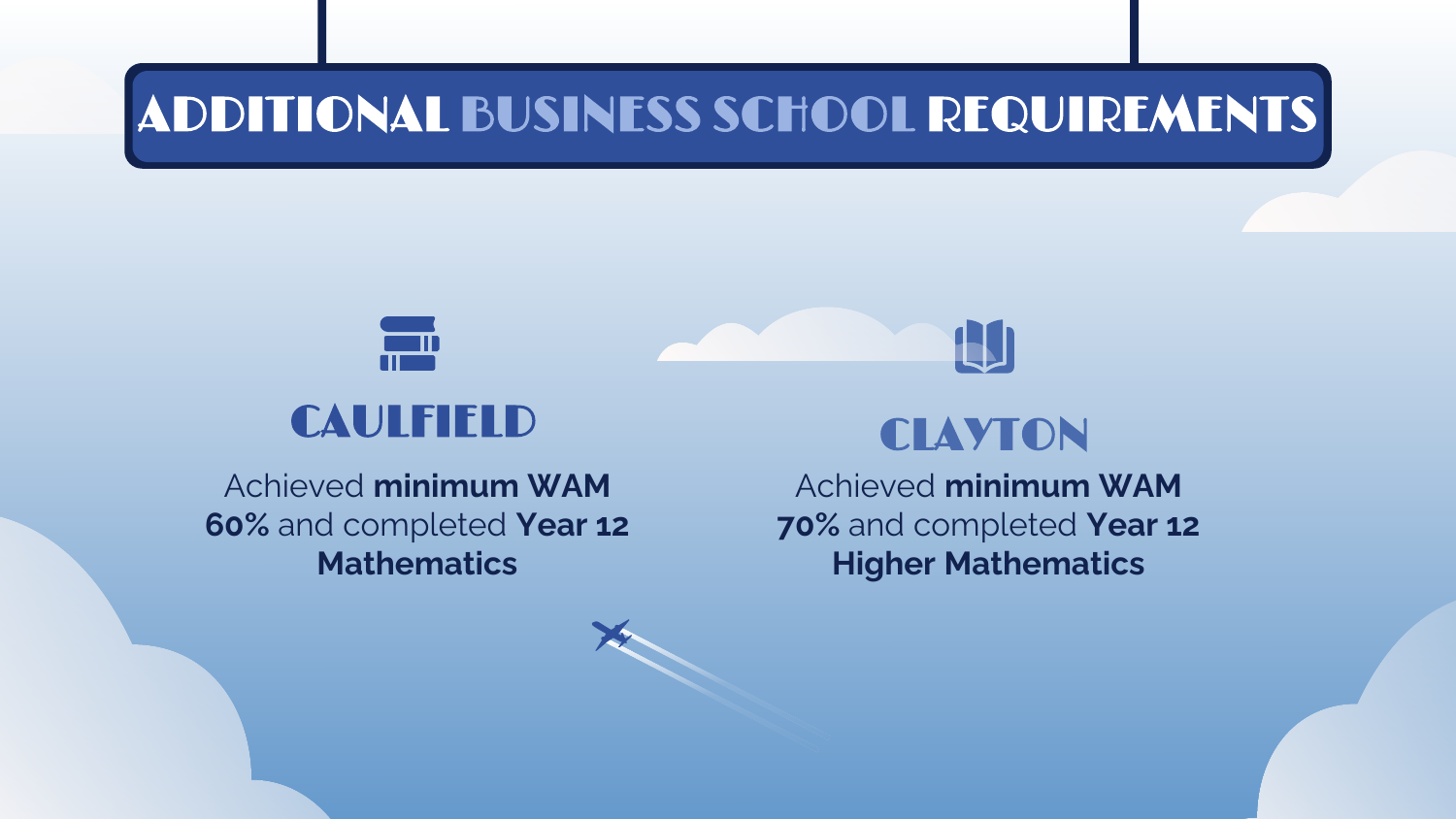# OTHER FACTORS TO CONSIDER

- You must have **only one** active semester-length overseas study application (i.e. International Exchange or Global Intercampus Program) with Monash for the same study period.
- If you are in receipt of a scholarship from an external organisation, you may need to inform your sponsor and **obtain permission** to participate in this program.
	- If, after receiving an offer from Monash University Australia, you change your mind about participating in this program and withdraw from the program, the withdrawal policy will be applied. This means you will only be allowed to apply again for the GIP in the semester *after* the semester that you would be studying in Australia if you had not withdrawn.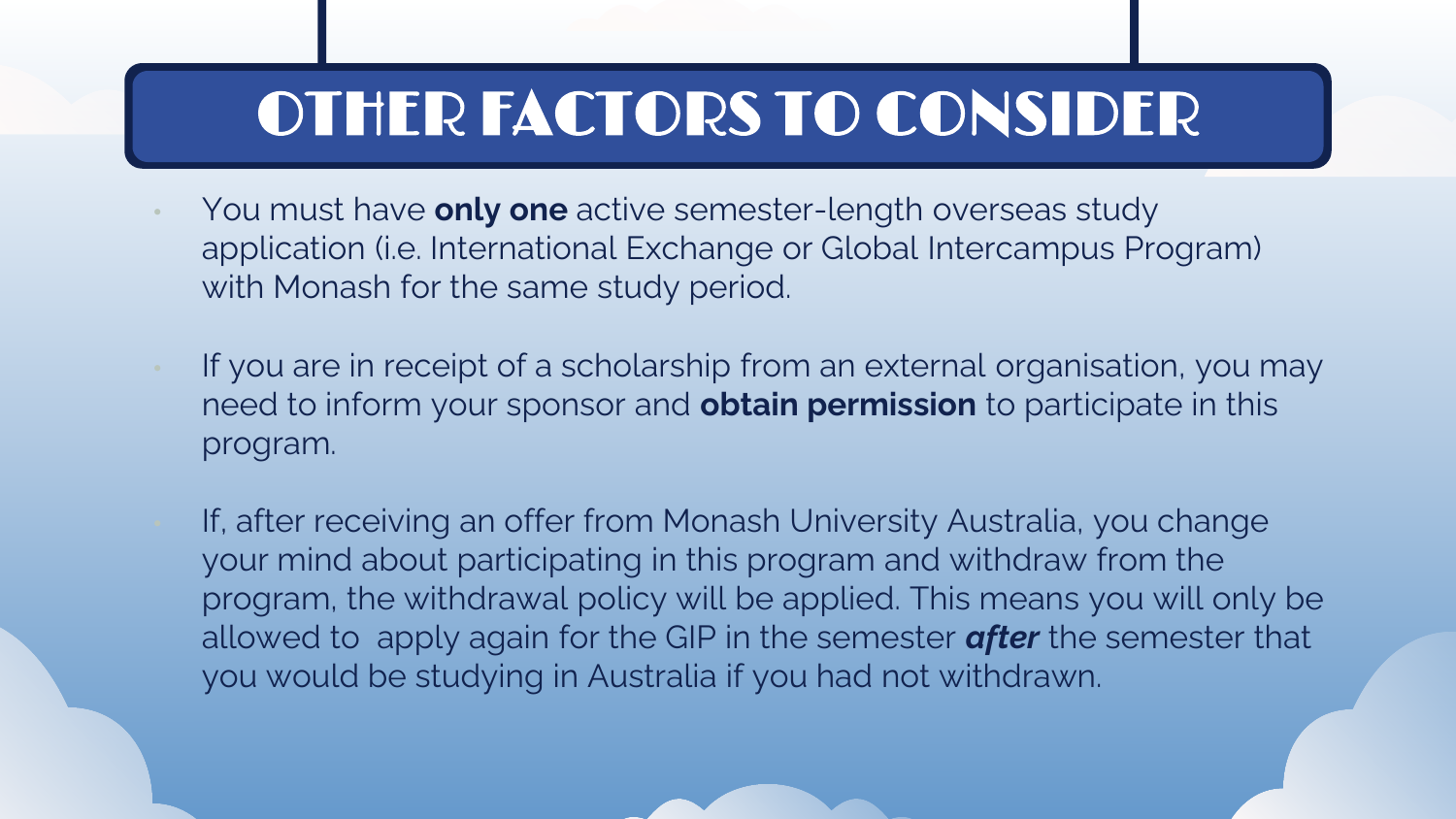# RECOMMENDED TO APPLY

 $\blacktriangleright$ 

#### Students for whom Sem 2 2022 is the **final chance to study abroad.**

Considering the uncertainty of the pandemic situation, other students are highly encouraged to wait for the next GIP round (Sem 1, 2023 onwards) **if you think that your study plan will work**.

Students planning to go for interuniversity exchange in future are highly encouraged to **keep the limited elective unit space for the interuniversity exchange instead.**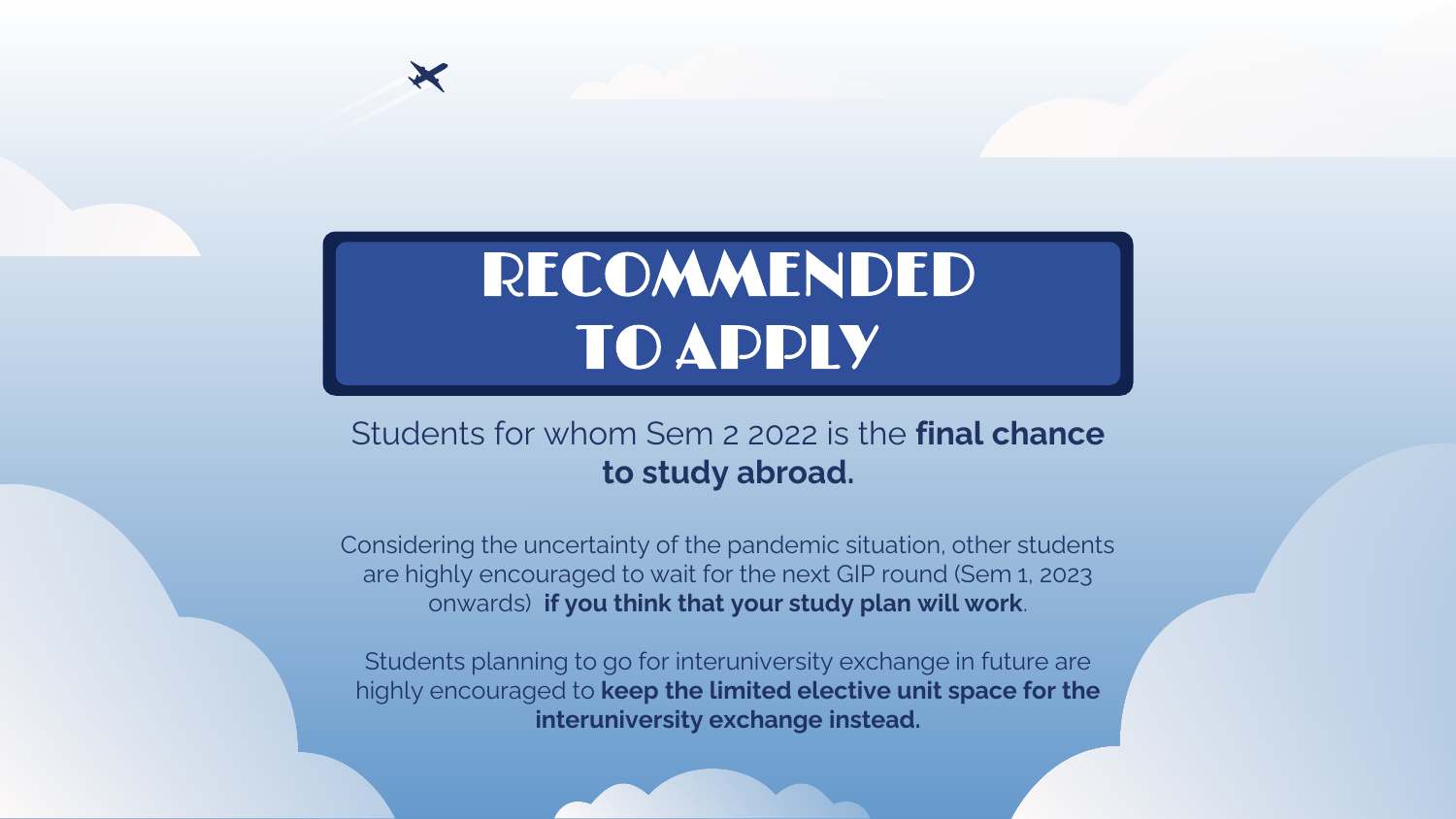# MONASH ABROAD PORTAL HOW TO APPLY?

Application is now opened on [GIP website](https://www.monash.edu.my/study-abroad/outbound/intercampus-exchange).

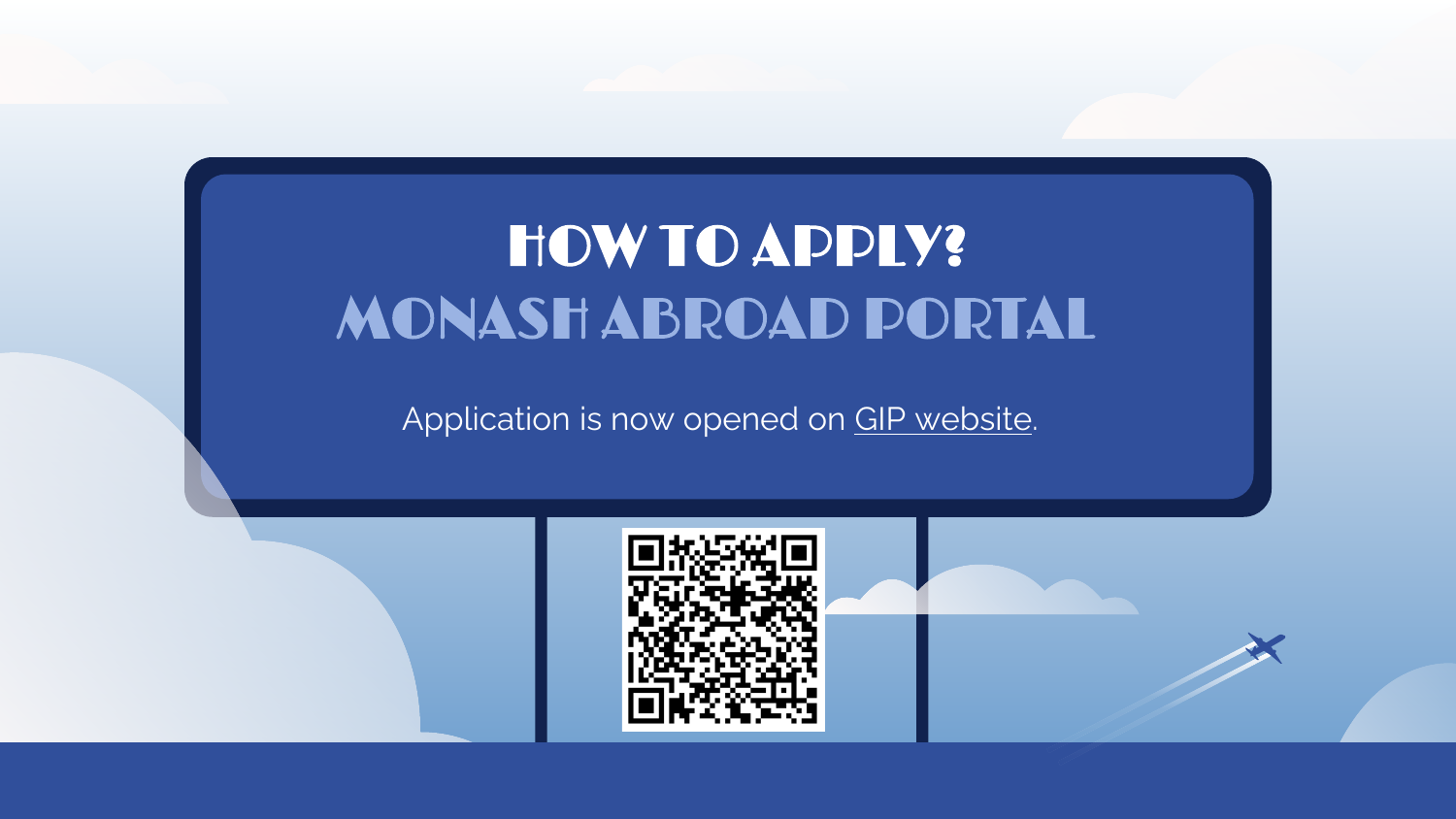# Application Deadlines

|                           | <b>Semester</b> | <b>Completed online</b><br>application via<br><b>Monash Abroad</b><br><b>Portal (MAP)</b> |
|---------------------------|-----------------|-------------------------------------------------------------------------------------------|
| <b>Global Intercampus</b> | Əne             | 3 October                                                                                 |
|                           | <b>Two</b>      | <b>7 April</b>                                                                            |

Deadlines for submitting the online applications via Monash Abroad Portal (MAP) are **11:59PM (Australian time) or 8.59PM (Malaysia time) of the given date**. We usually experience a high volume of applications towards the close of applications; thus **you are advised to submit your applications early**. **No time extensions will be considered.**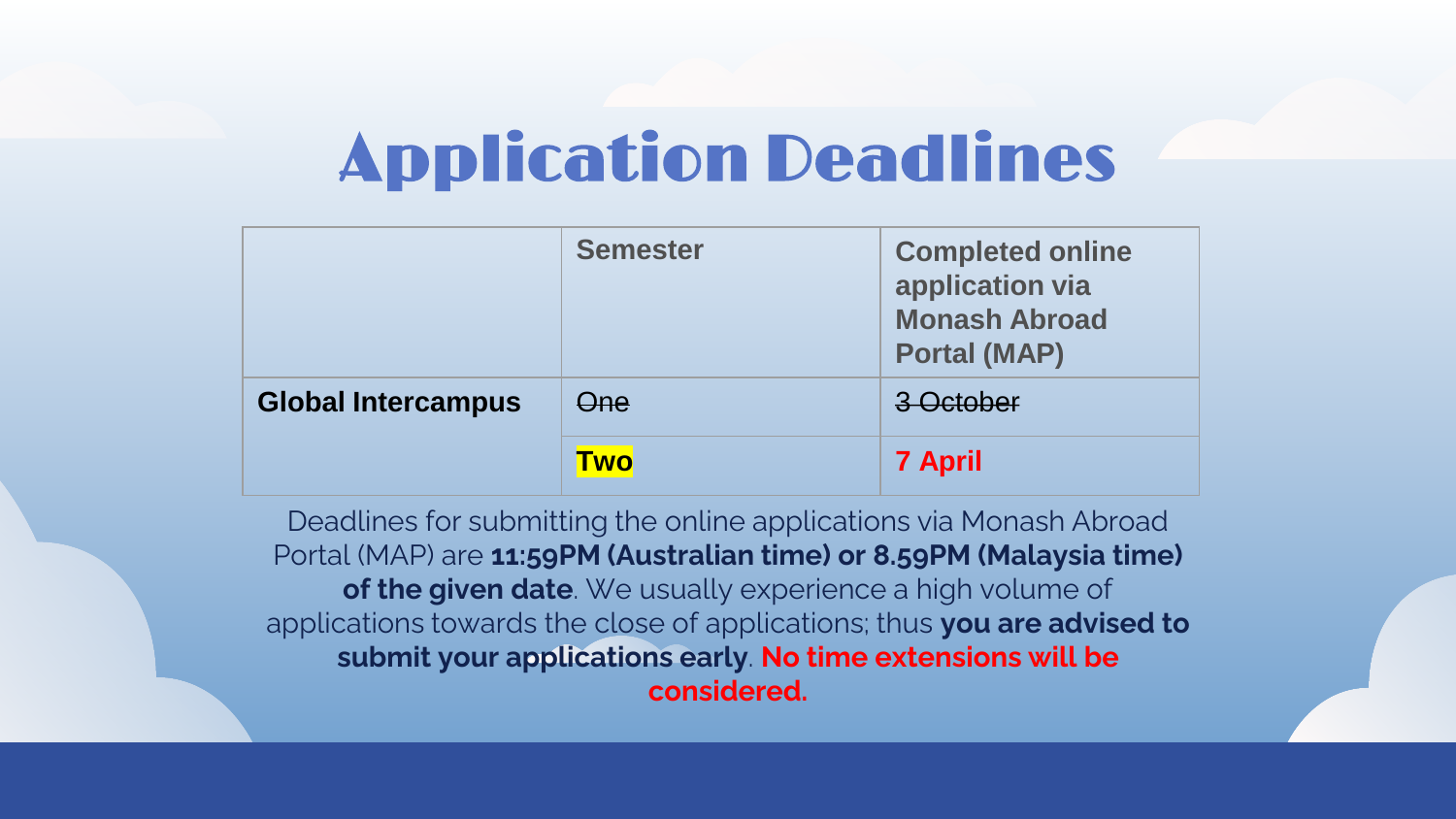# HOW TO PLAN YOUR STUDIES

### 01 COURSE GUIDE

Refer to the [Course Map Planning Guide](https://www.monash.edu.my/business/current/undergraduate-students/course-map-planning-guide) and [latest Unit Schedule](https://www.monash.edu.my/business/current/undergraduate-students/unit-schedules) for the list of units you need to complete for your major/minor/degree.

# 03

#### COURSE MAP

Use the [Course Map Tool](https://www.monash.edu.my/business/current/undergraduate-students/course-map-tool) or DIY Course Map [\(under Course forms\) to plan your](https://www.monash.edu.my/business/current/undergraduate-students/student-online-forms)  units for Sem 2, 2022 – in such a way that the units will work whether or not you go for GIP (risk management).

### UNIT MATCH 02

Check in the [handbook](https://handbook.monash.edu/browse/By%20Faculty/FacultyofBusinessandEconomics) for matching units in MUA, so you can plan the units you need to take (refer to the next slide for how to match units).

### SMART SHEET 04

Fill in the MUA unit codes accordingly in your Smartsheet when filling in your GIP application. The MUM unit codes listed in your course map for Sem 2, 2022 must match the MUA unit codes you submit in your application.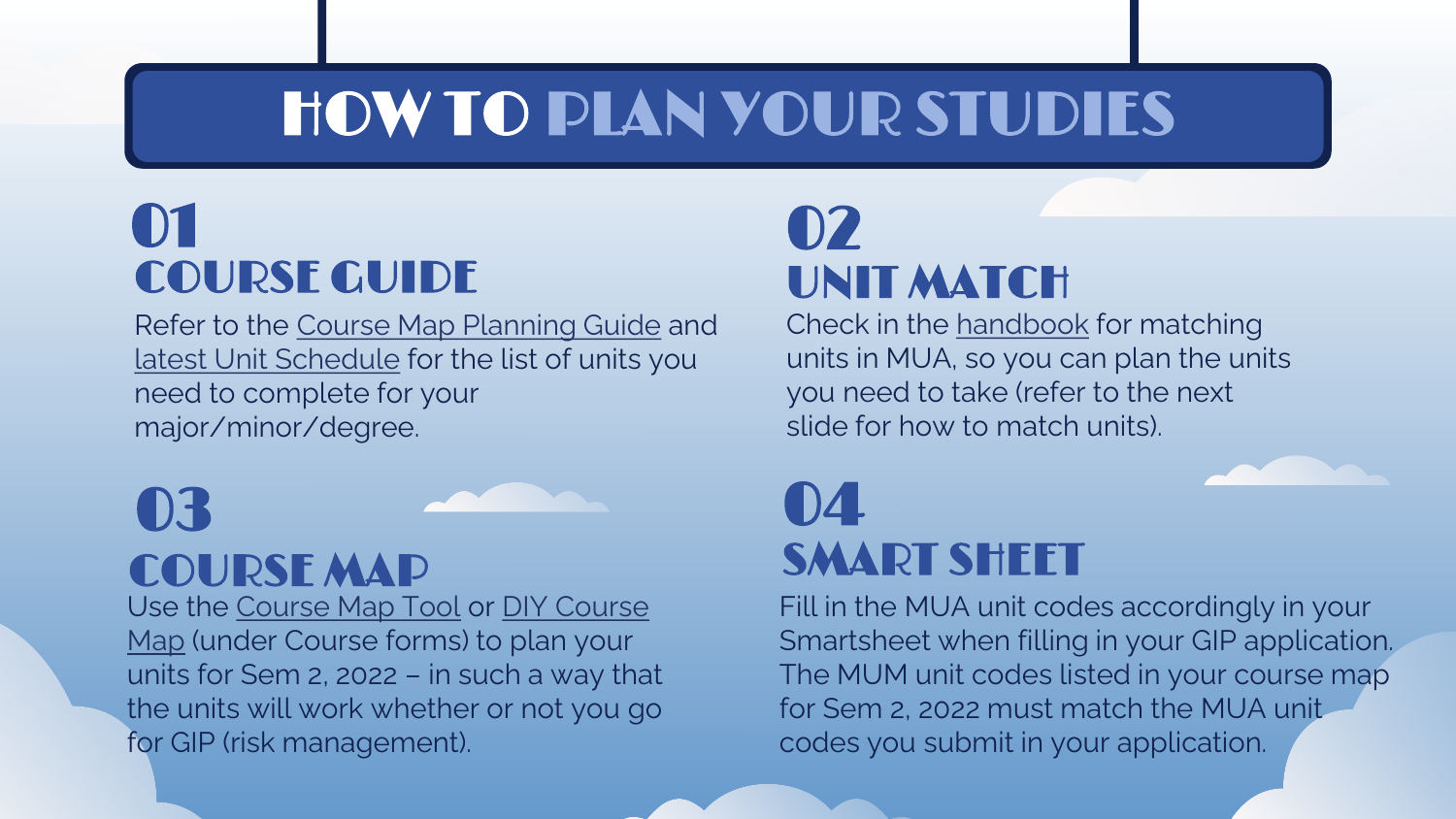# HOW TO MATCH UNITS

# LUI Unit Handbook

Refer to the MUM unit [handbook](https://handbook.monash.edu/browse/By%20Faculty/FacultyofBusinessandEconomics) for the units that you plan to take for GIP.



#### **Requisites**

Look at the requisites tab.

#### Prohibitions

MUA unit codes listed under Prohibitions is equivalent to MUM

unit. **Important note:**  Please ensure that you are looking at the correct handbook version (version 2022) and check that the semester offering for the units you need to take in MUA is in Sem 2, 2022.

 $\triangleright$  For free electives, students do not necessarily have to find matching units. Students may enrol for any unit under any faculty as long as the prerequisites is met. Please indicate the unit as elective unit in your course map.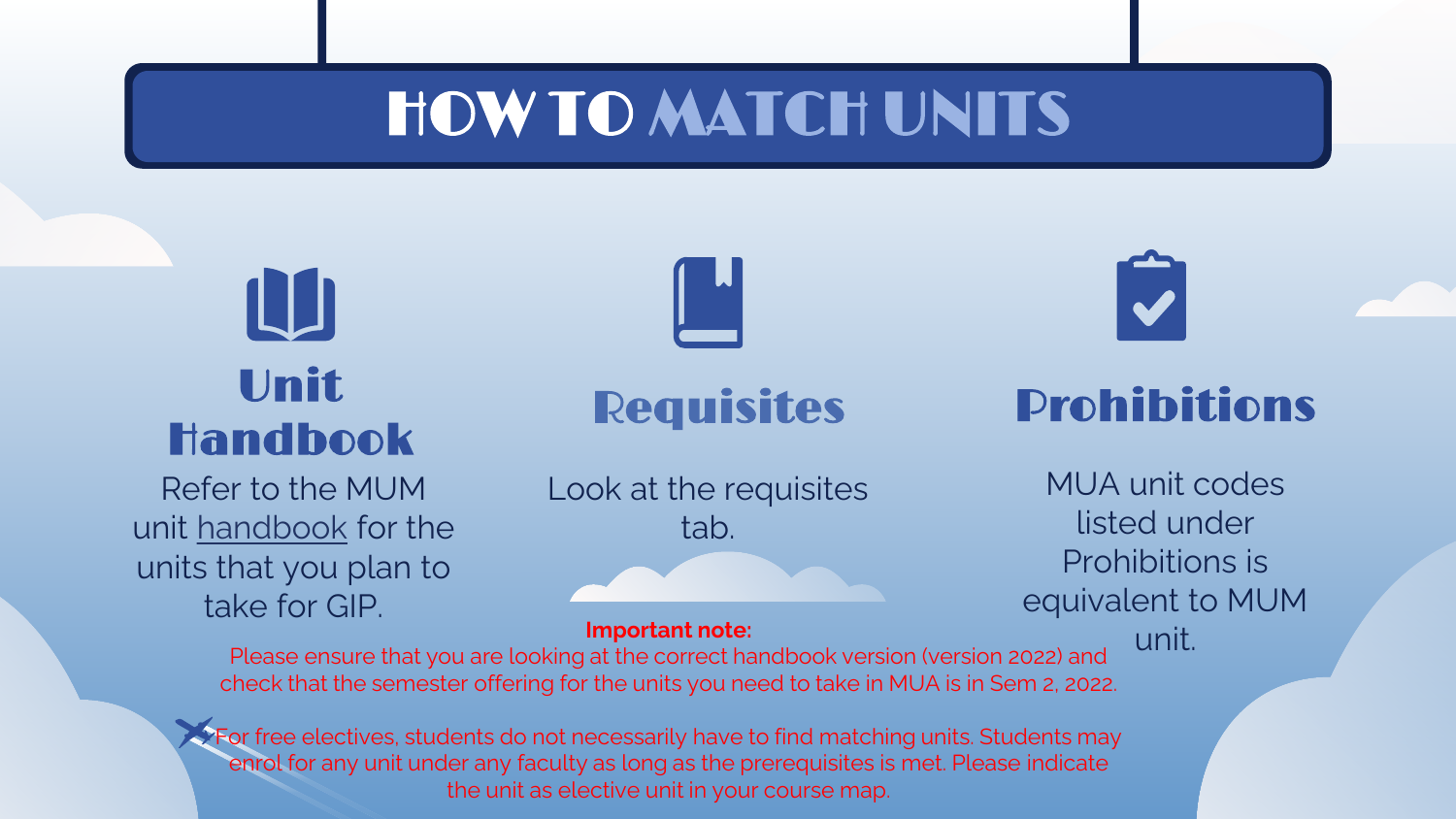# Important Points to Note

- **1. Only use the Course Map Tool or DIY course map** to design your study plan, not MonPlan.
- 2. When planning for the exchange **please ensure that you are meeting the degree requirement of your current program** and ensure that your unit selection meets these requirements



1. On the form(s) **you must rank your units in terms of preference**  (starting at 1 for most preferred). Select at least 6 units.

2. Ensure that you have **completed any prerequisites for units selected**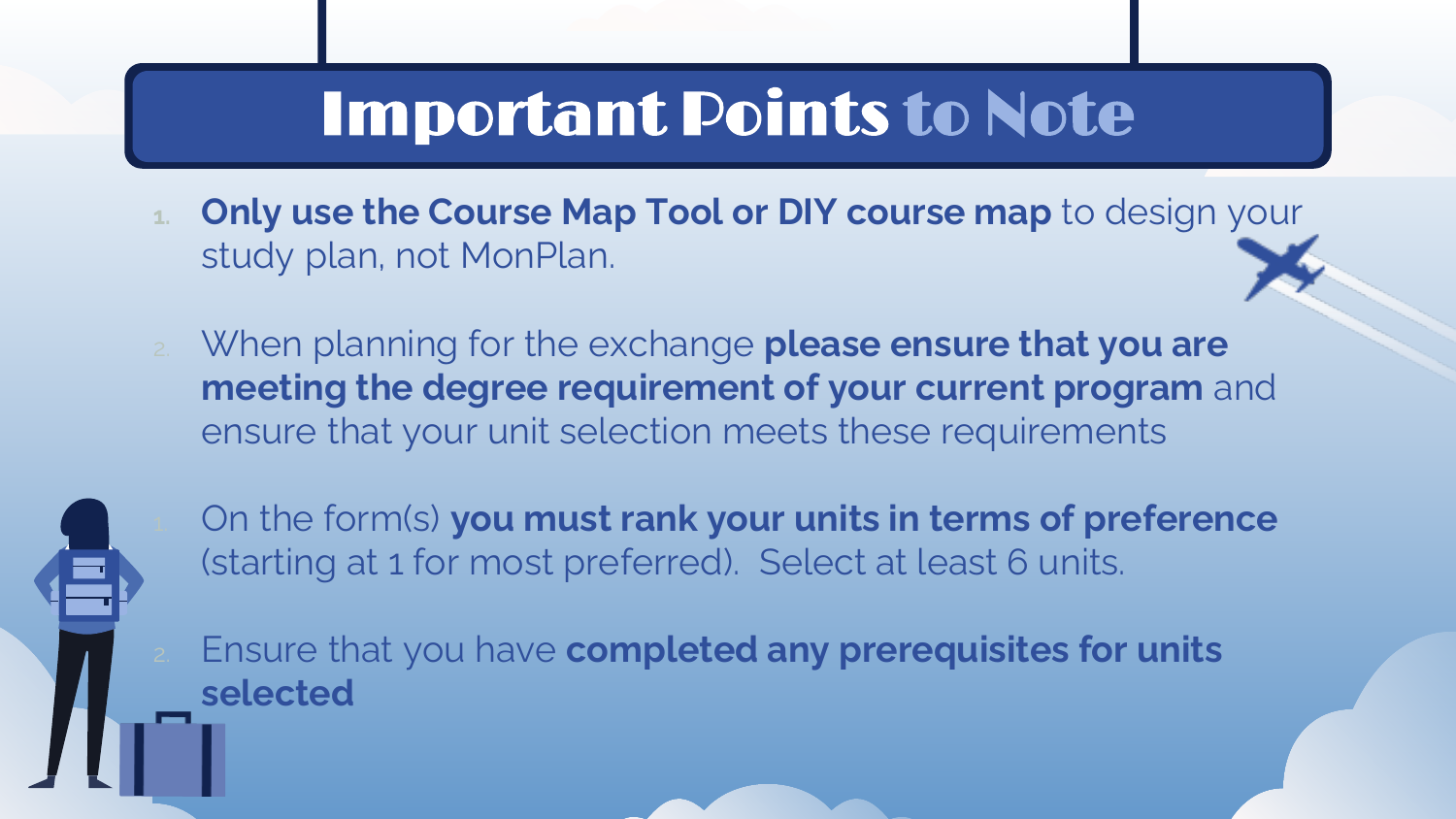# Important Points to Note

- Exchange is **subject to approval**.
- 2. Student must enrol to a **minimum of 18 and a maximum of 24 credit points** for the exchange program.
- **3. To check and meet the application deadlines** indicated in the Monash Abroad application webpage.
- **4. Students are not required to send your course map to the Education Management Office for verification before uploading to MAPS portal.**



**6. Ensure that the units selected are offered during the exchange program.**

**7. The units students will take on exchange must count toward credit requirements in your program of studies Intercampus exchange**. You must not take less or more credit than are required for the current degree you are pursuing.

After arriving at the host campus, **students are not permitted to change the approved unit selection** unless there are extenuating circumstances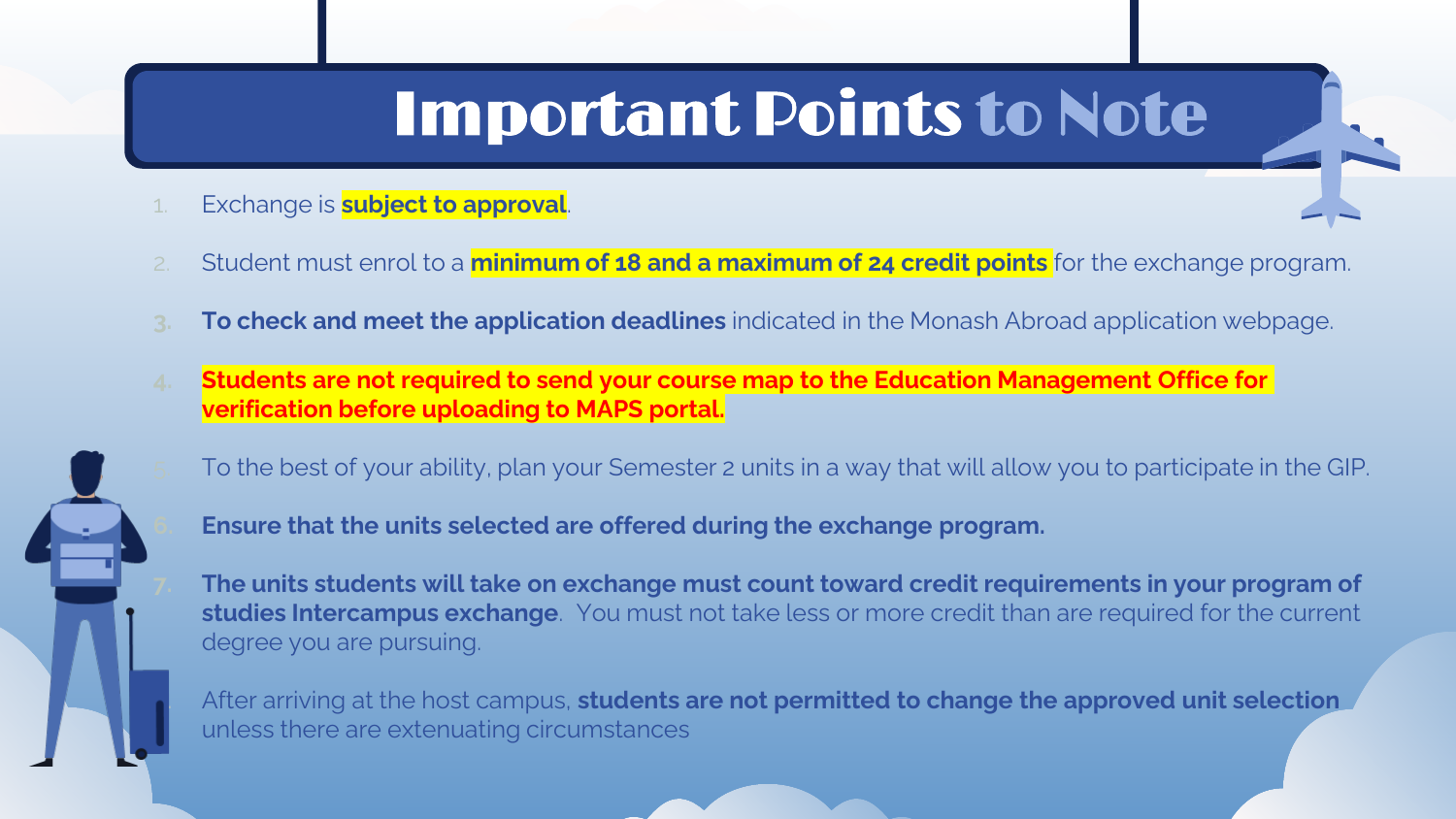# Important Points to Note

- **1. Accountancy major students** applying for ACCA exemptions are highly advised to complete all Accounting units in Malaysia campus to avoid any issues with the exemption granted.
- **2. Capstone units:** Students are not allowed to take Capstone units in MUA as there are no matching units in MUA. If you are in your final year and has not enrolled for any Capstone unit, you may consider enrolling in [BEW3110](https://handbook.monash.edu/2022/units/BEW3110?year=2022) (Work Experience Program) in Summer A semester upon returning from the GIP.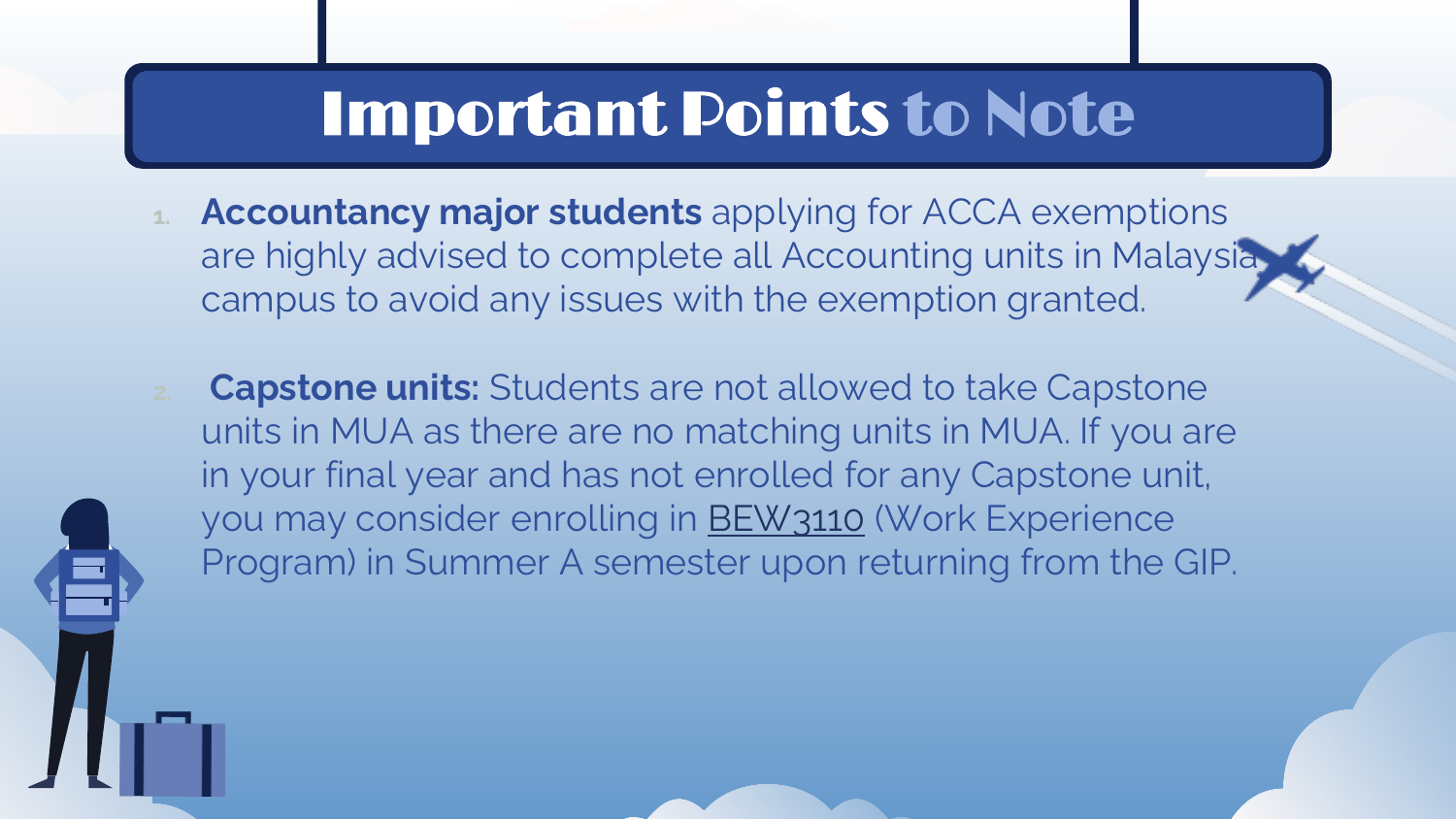# OTHER FAQS

**Q: Will EMO check my course map for me?**

• A: No, **EMO will not check student's course map prior to submitting the application**. Students are responsible to ensure that their course maps are on track to meet their respective degree requirements based on the Monash handbook.

**Q: I have questions about the visa requirements, general requirements, applications process, logistics, fees and others. Can I ask EMO?** 

• A: No, you may only consult EMO on matters pertaining to your study plans for GIP, but for other matters you may **contact Monash Abroad directly via [Ask Mira](https://askmira.monash.edu.my/tickets.php)**. Most of the answers are also available on the [GIP page](https://www.monash.edu.my/study-abroad/outbound/intercampus-exchange) on **Monash Abroad website**.

**Q: What if Australia goes back to lockdown before I can go for GIP?**

• A: **You need to seek advise with Monash Abroad via [Ask Mira o](https://askmira.monash.edu.my/tickets.php)n this matter.**  Nevertheless, this is why you should plan your studies in such a way that it will work in MUM in the event that you could not proceed with GIP.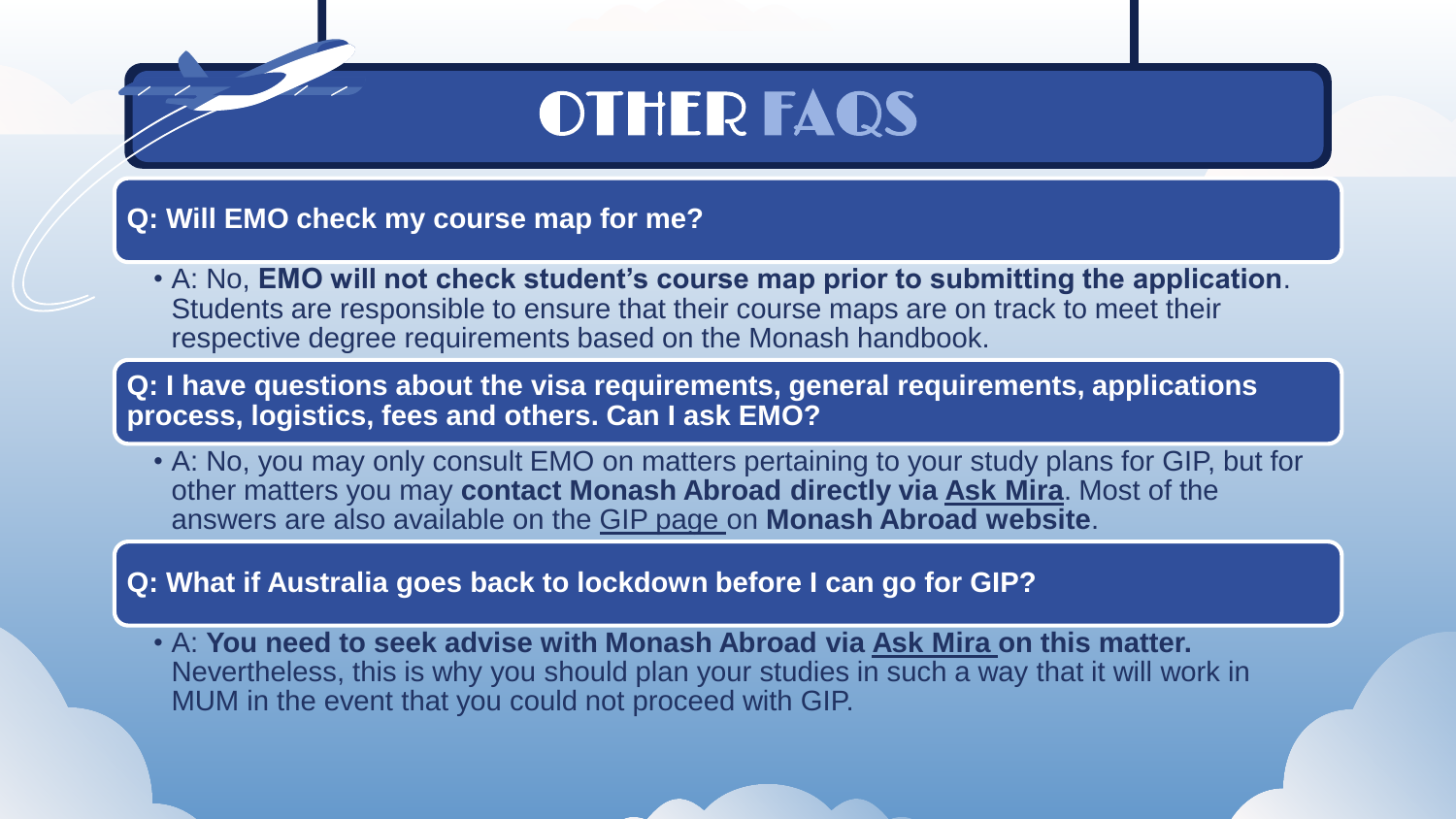# OTHER FAQS

**Q: Can I go for GIP in the final semester?**

• A: Yes, you can go for GIP in your final semester, with the condition that you still have a minimum of 18-24 credit points left and the units you are taking for GIP are matching to the units you need to enrol in Monash to complete your degree requirements.

**Q: Can I go for two semesters for GIP?**

• A: No, GIP is only available for one semester.

**Q: Can I take one unit in one MUA campus, and another unit in another MUA campus during the GIP?**

• A: No, you can only choose to study in one MUA campus at one time.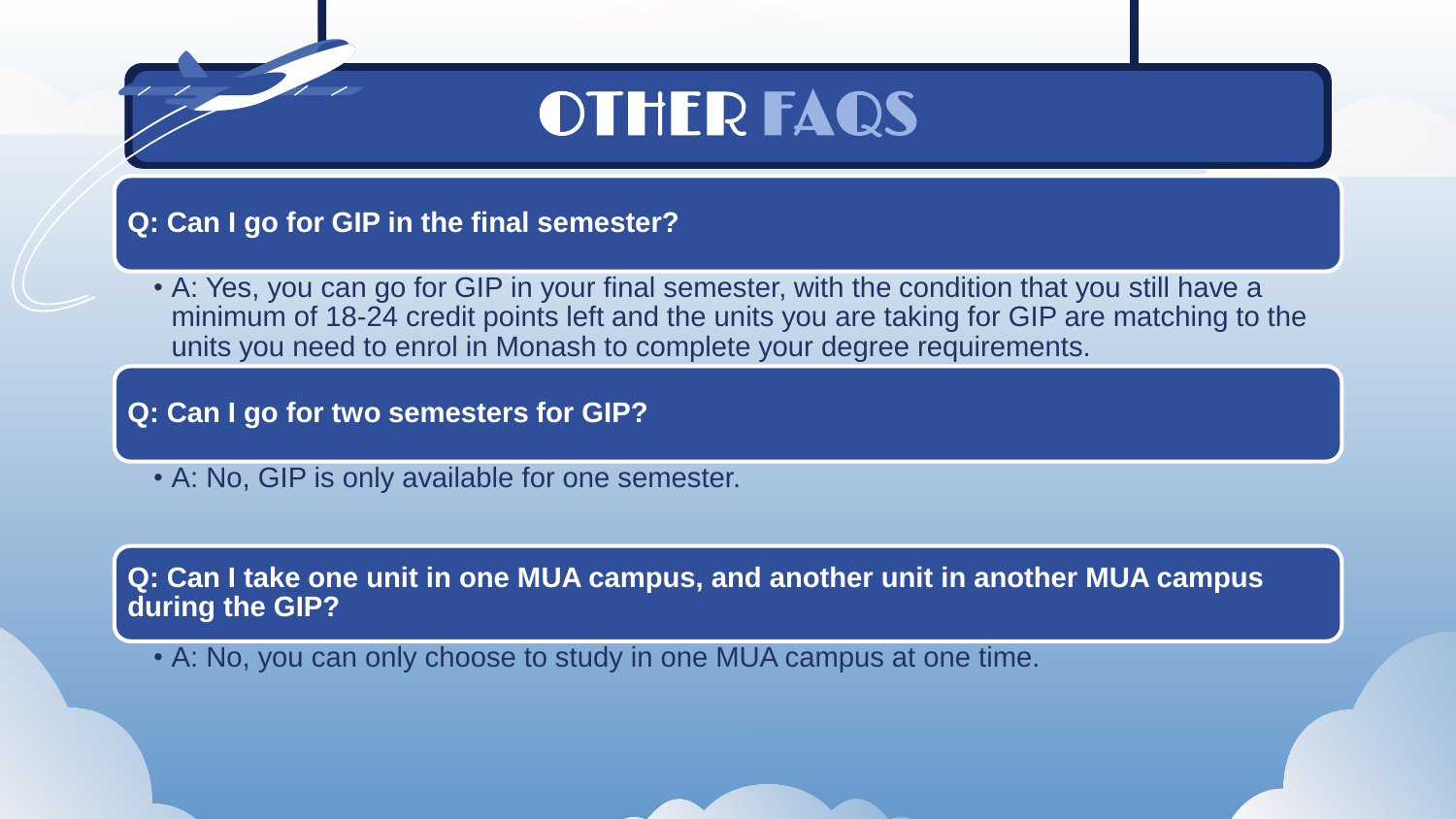# OTHER FAQS

**Q: Can I apply for both interuniversity exchange and GIP in the same semester?**

• A: No, you can only have one active application on Monash Abroad Portal at one time.

**Q: Can I apply for GIP now and apply for interuniversity exchange in the following semester, or vice versa?**

• A: Yes, you can, with the condition that you have sufficient space and units to enrol for these programmes to meet your degree requirements. Please note that it is student's responsibility to ensure that you meet your degree requirements and that Monash will not be responsible for any errors or omissions on your end if you fail to plan your studies correctly following the degree requirements. Students planning to go for interuniversity exchange in future are highly encouraged to **keep the limited elective unit space for the interuniversity exchange.**